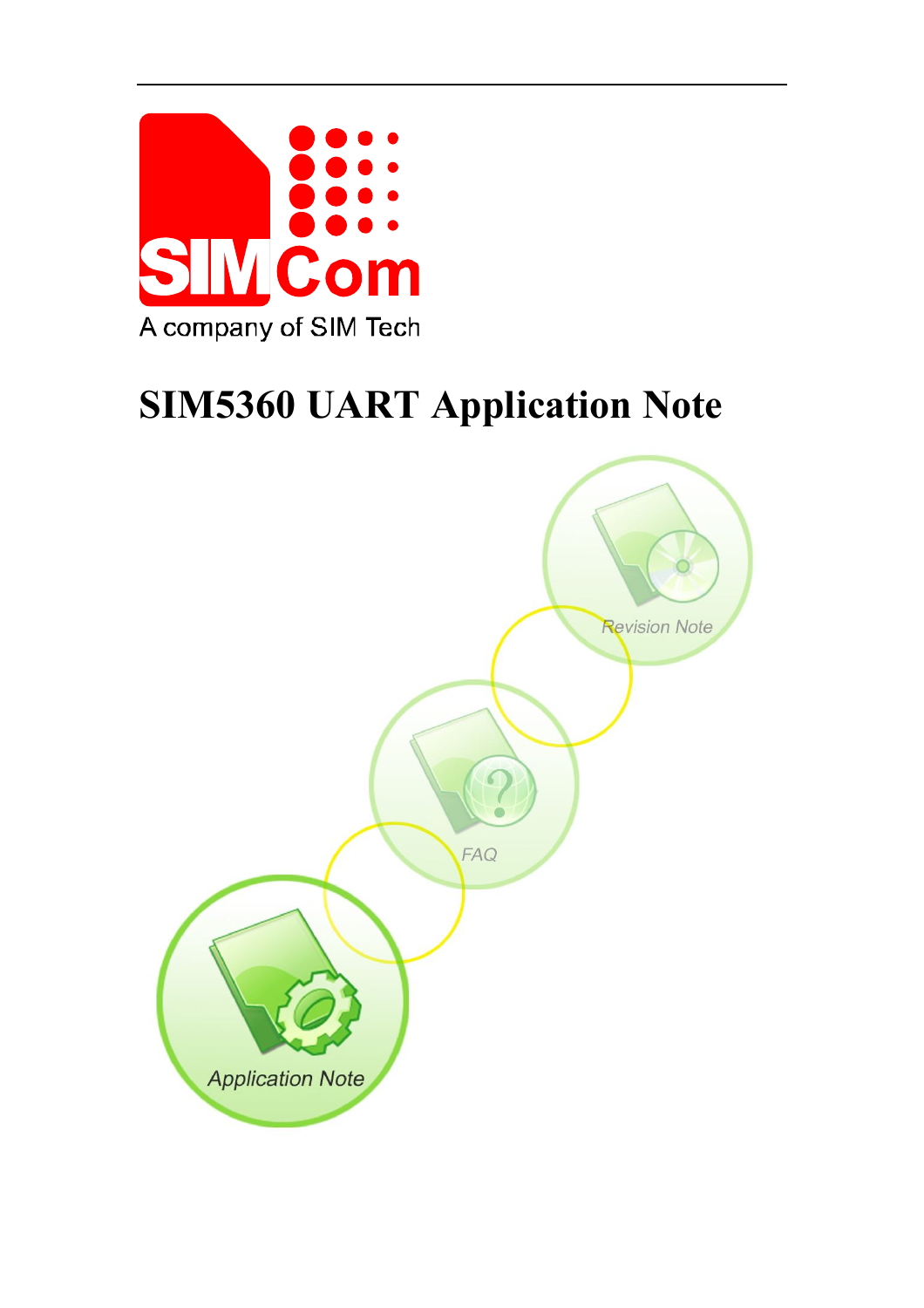

| <b>Document Title:</b>      | <b>SIM5360 UART Application Note</b> |  |
|-----------------------------|--------------------------------------|--|
| <b>Version:</b>             | 0.05                                 |  |
| Date:                       | 2014-6-27                            |  |
| <b>Status:</b>              | Release                              |  |
| <b>Document Control ID:</b> | SIM5360 UART Application Note V0.05  |  |

#### **General Notes**

SIMCom offers this information as a service to its customers, to support application and engineering efforts that use the products designed by SIMCom. The information provided is based upon requirements specifically provided to SIMCom by the customers. SIMCom has not undertaken any independent search for additional relevant information, including any information that may be in the customer's possession. Furthermore, system validation of this product designed by SIMCom within a larger electronic system remains the responsibility of the customer or the customer's system integrator. All specifications supplied herein are subject to change.

#### **Copyright**

This document contains proprietary technical information which is the property of SIMCom Limited., copying of this document and giving it to others and the using or communication of the contents thereof, are forbidden without express authority. Offenders are liable to the payment of damages. All rights reserved in the event of grant of a patent or the registration of a utility model or design. All specification supplied herein are subject to change without notice at any time.

#### *Copyright © Shanghai SIMCom Wireless Solutions Ltd. 2014*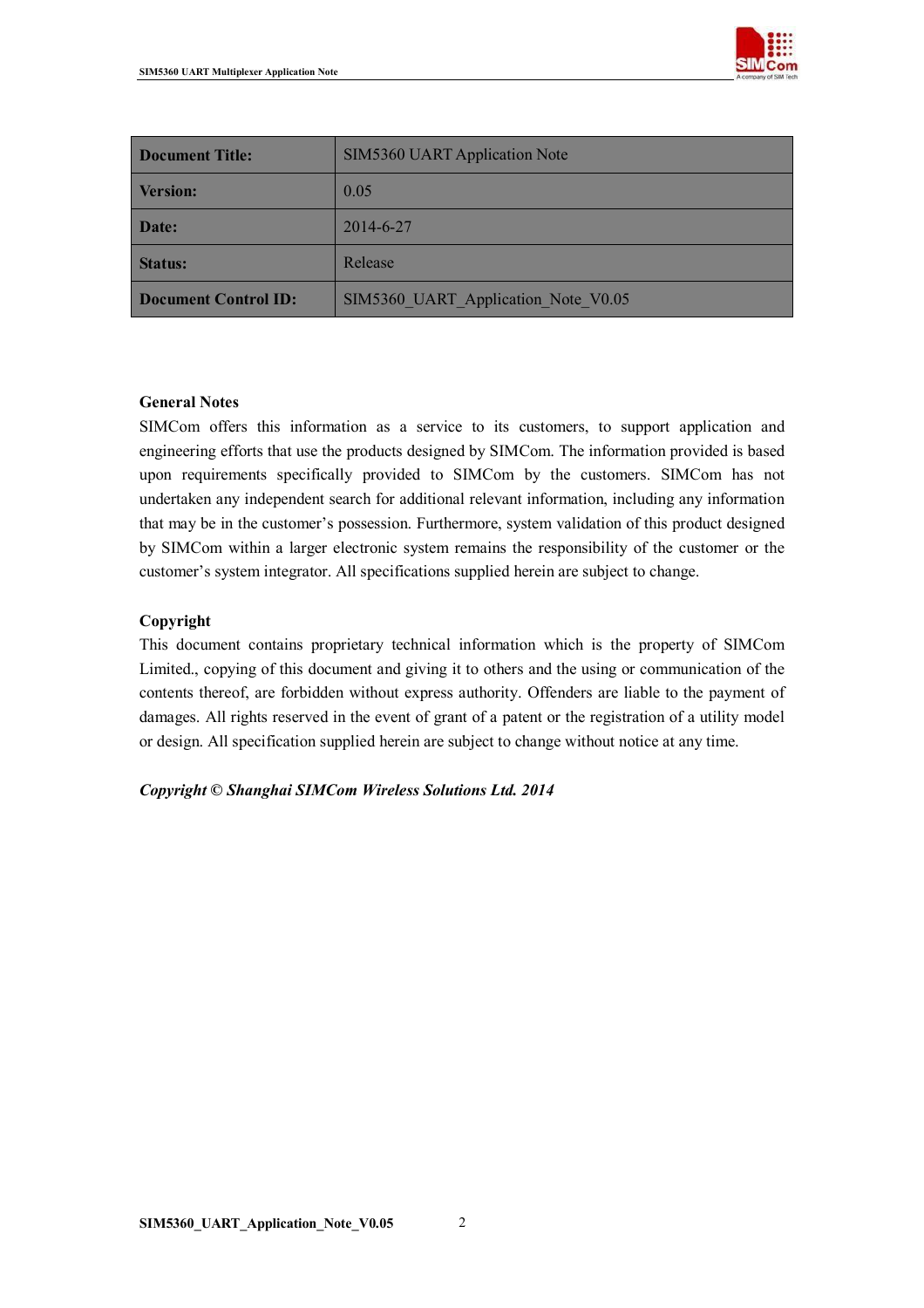

## **Contents**

| $\mathbf{1}$            |              |  |
|-------------------------|--------------|--|
| $\overline{2}$          |              |  |
|                         | 21           |  |
|                         | 22           |  |
| $\mathbf{3}$            |              |  |
| $\overline{\mathbf{4}}$ |              |  |
|                         | 41           |  |
| 5                       |              |  |
|                         | 51           |  |
|                         | 52           |  |
|                         | 5.3          |  |
|                         | 5.4          |  |
|                         | 5.5          |  |
| 6                       |              |  |
|                         | 61           |  |
|                         | 6.2          |  |
|                         |              |  |
|                         | $\mathbf{A}$ |  |
|                         |              |  |

 $\overline{\mathbf{3}}$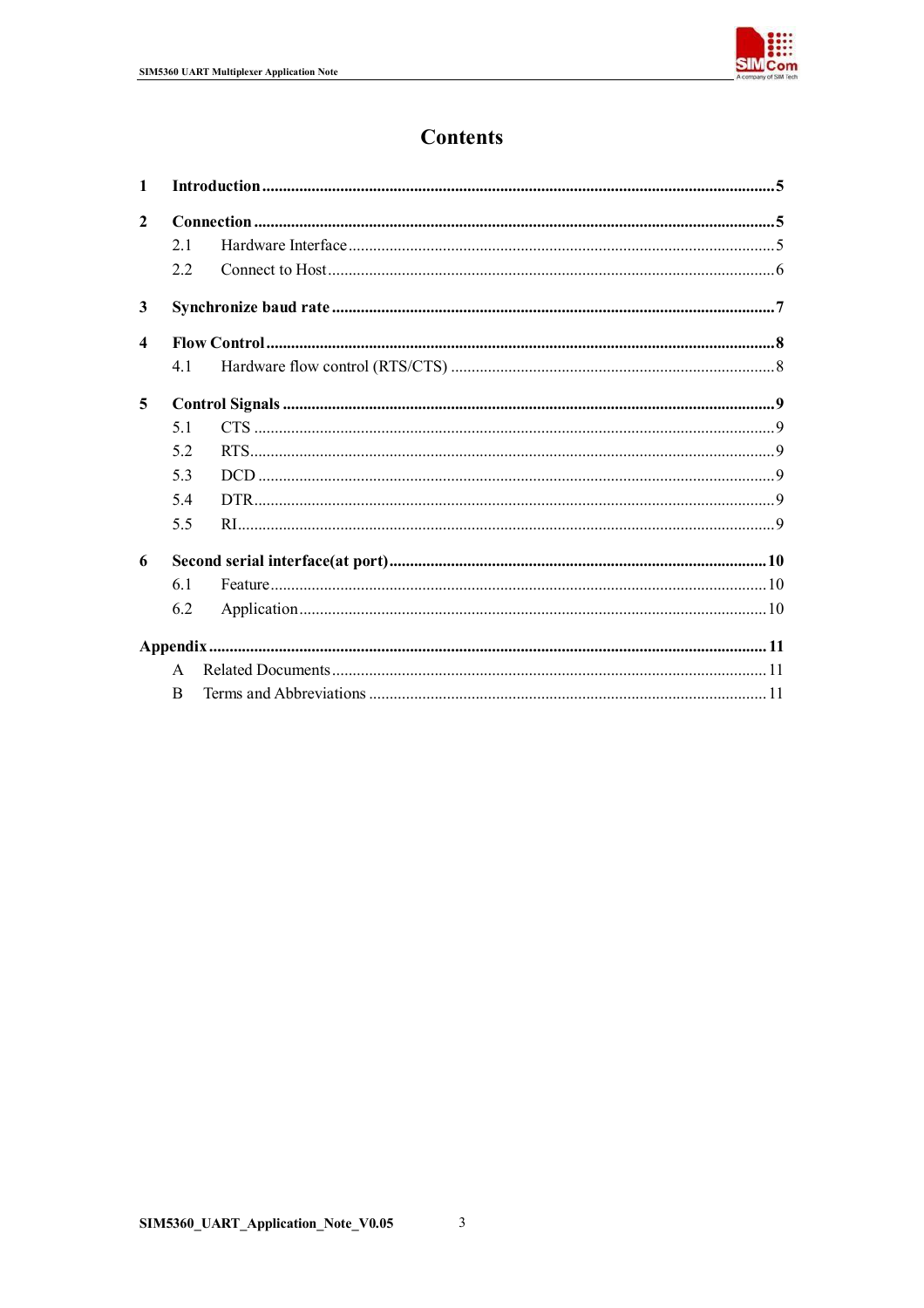

# **Version History Date Version Description of change** *Author* 2014-2-12 V0.01 New version

| 2014-2-12 | V <sub>0.01</sub> | New version                                                             |
|-----------|-------------------|-------------------------------------------------------------------------|
| 2014-2-12 | V <sub>0.02</sub> | Add second UART                                                         |
| 2014-4-25 | V <sub>0.03</sub> | Add second UART supports NMEA port, modify<br>default mode is null mode |
| 2014-5-21 | V <sub>0.04</sub> | compatible with sim900 UART design<br>Add                               |
| 2014-6-27 | V0.05             | UART design, baud rate can be adjusted<br><b>Modify</b>                 |

#### **Scope**

This document describes how to use UART interface of SIMCom SIM5360 modules. Examples are also given for reference. This document can be used for SIMCom SIM5360 modules.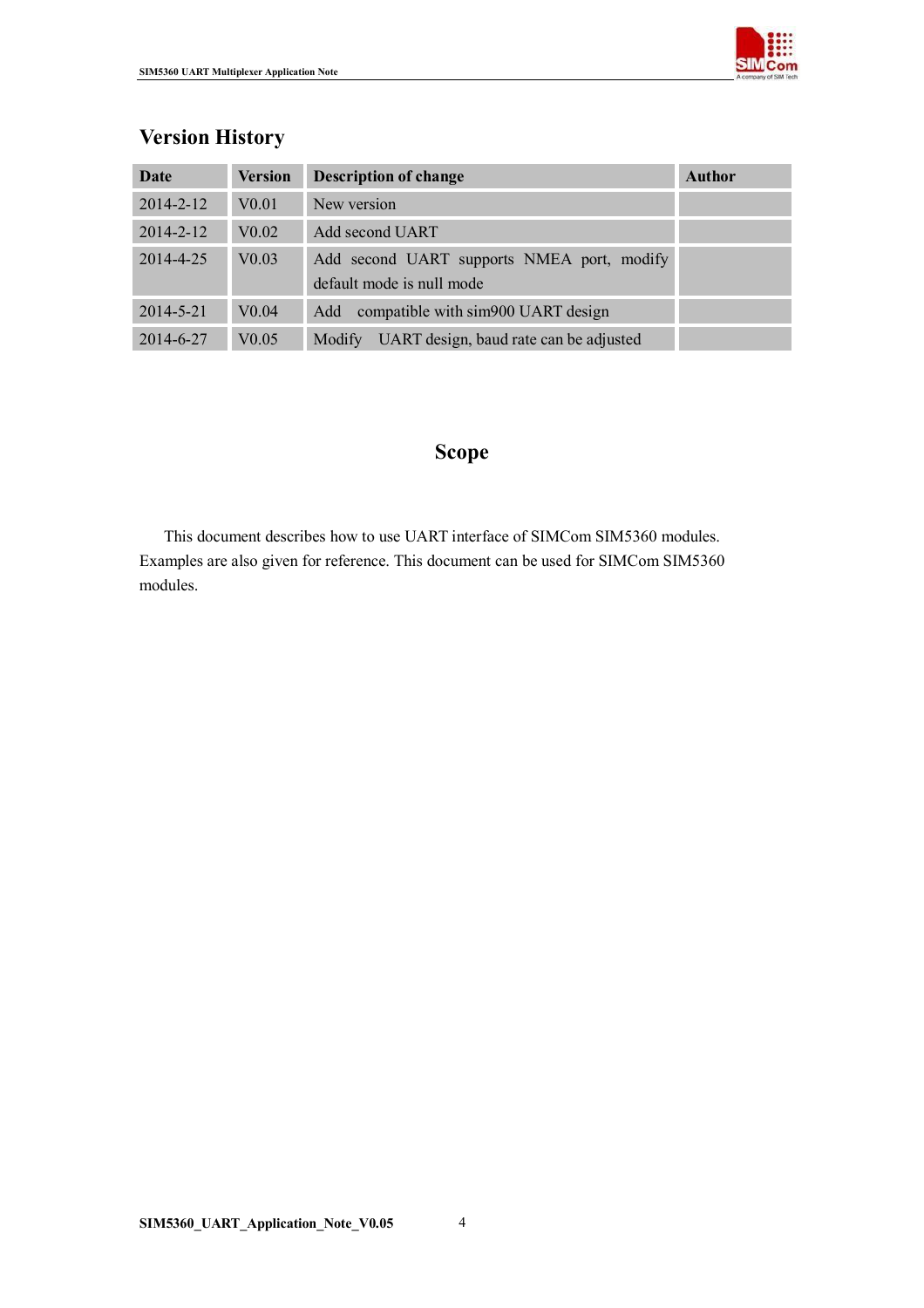

#### **1 Introduction**

This document describes the UART interface of SIMCom 3G modules. The UART has two interfaces, named MAIN port and AT port, MAIN port has several features:

- Support High-speed UART, the baud rate up to 4Mbps. the communication baud rate including: 300, 600, 1200, 2400, 4800, 9600, 19200, 38400, 57600, 115200, 230400, 460800, 921600, 3200000, 3686400, 4000000bps.
- Support both Full modem and Null modem connections.
- Support Hardware flow control.
- Support Software flow control.
- Support Auto baud rate synchronize.

#### **2 Connection**

SIMCom 3G modules designed as a DCE (Data Communication Equipment). It provides a null or full modem which is used for data transmission and sending AT commands.

The default baud rate is 115200bps, data size is 8 bits, stop bits is 1 bit, and parity is none. The default connection is null modem, the control signals PIN should be configured as corresponding UART control signal function if user need support null modem.

#### **2.1 Hardware Interface**

#### **Table 1: Pin description**

| Pin type    | Pin name        | I/O            | <b>Active voltage</b> | <b>Default Status</b> |
|-------------|-----------------|----------------|-----------------------|-----------------------|
| <b>UART</b> | <b>UART RXD</b> | I              | High/Low              | Pull-Down             |
|             | <b>UART TXD</b> | $\overline{O}$ | High/Low              | Pull-Up               |
|             | <b>UART RTS</b> | $\overline{O}$ | High/Low              |                       |
|             | <b>UART CTS</b> | I              | High/Low              | Pull-Up               |
|             | <b>UART DTR</b> | I              | High/Low              | Pull-Up               |
|             | <b>UART DCD</b> | $\overline{O}$ | High/Low              |                       |
|             | <b>UART RI</b>  | $\overline{O}$ | High/Low              |                       |

More pin information refers to chapter 6.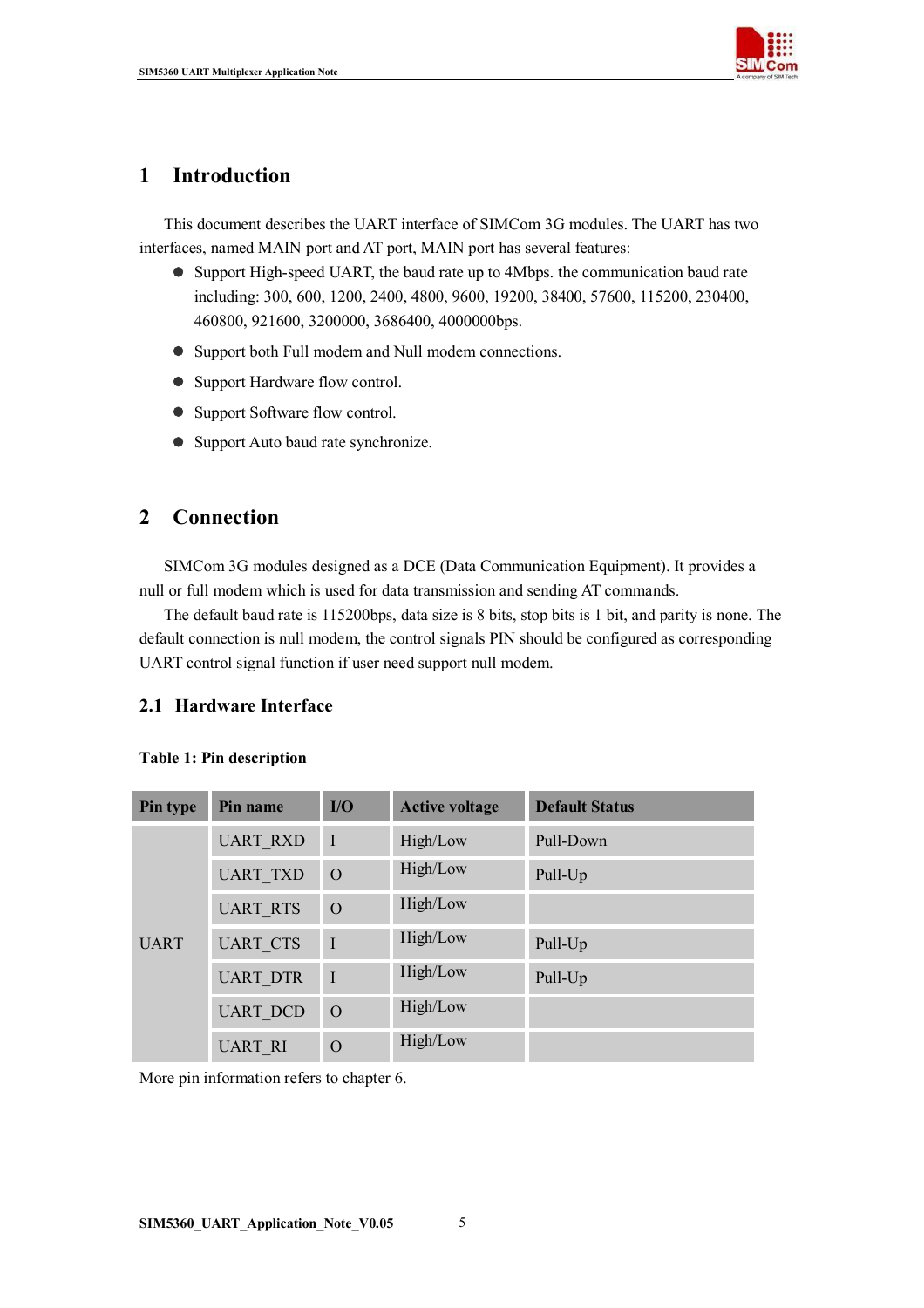

#### **Table 2: Logic level**

| <b>Parameter</b>  | Min    | <b>Max</b> | Unit |
|-------------------|--------|------------|------|
| Logic low input   | $-0.3$ | 0.3        |      |
| Logic high input  | 0.8    | 1.83       |      |
| Logic low output  | $-0.3$ | 0.3        |      |
| Logic high output | 0.9    | 1.83       |      |

#### **2.2 Connect to Host**

When the module is used as a null modem for data transmission, only RXD and TXD signal PIN are used, the following figure shows the connection between SIM5360 module and DTE(customer's CPU).



**Figure 1: Null modem**

When the module is used as a full modem for data transmission, all the signal PIN should be connected, including TXD, RXD, RTS, CTS, DTR, DCD and RI, and the corresponding PIN should be configured as UART function, the details please refer to the Control Signals section below. The following figure shows the connection between SIM5360 module and DTE (customer's CPU).

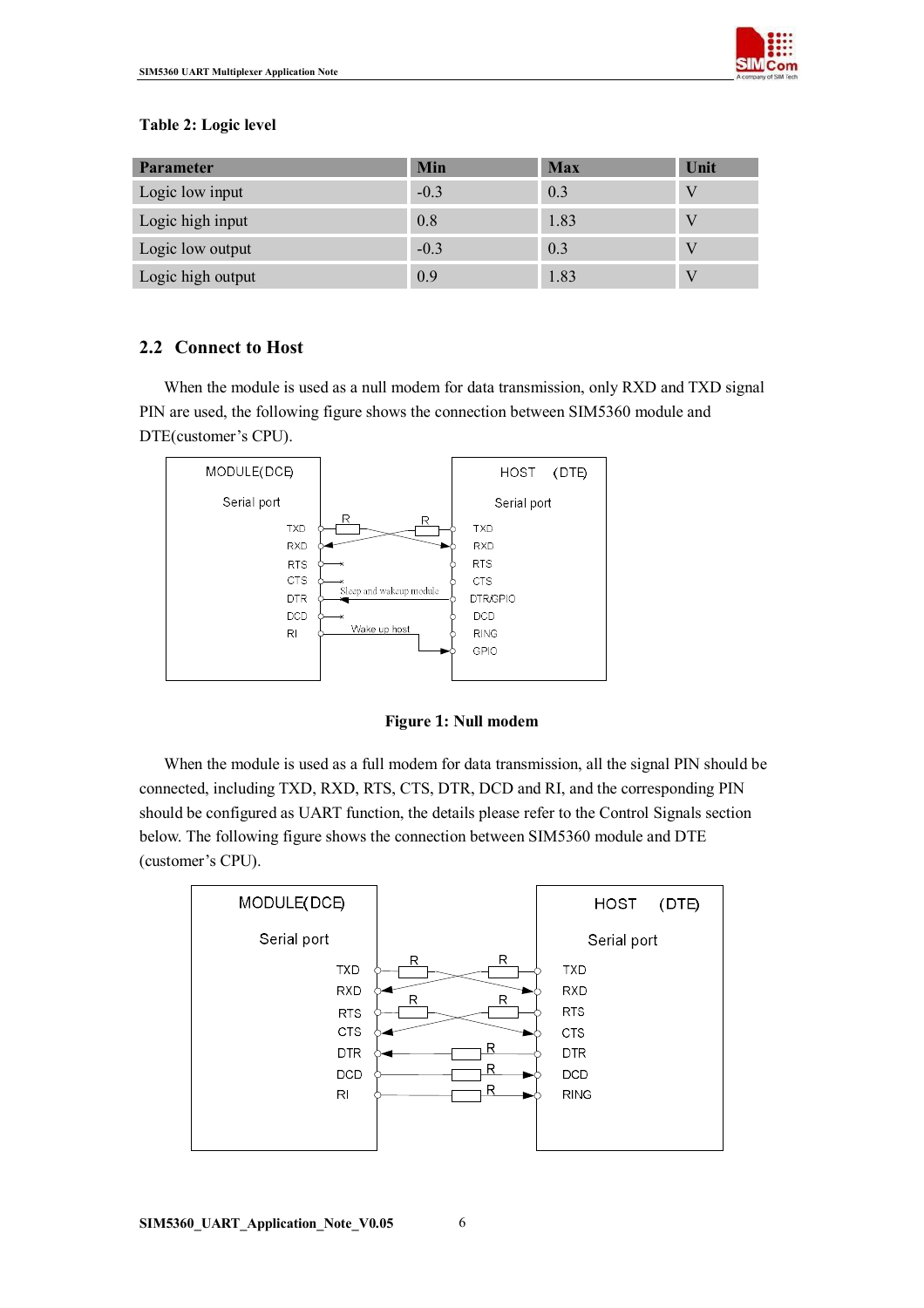

**Figure 2: Full modem**

**Note:** 

**1. For difference devices, the name of RTS PIN maybe confused as CTS PIN, and the name of CTS PIN maybe confused as RTS PIN, the I/O direction of SIM5360 module's CTS PIN is IN, and RTS PIN is OUT, user can determine this confusion by the I/O direction.**

#### **3 Synchronize baud rate**

Although the standard SIM5360 module doesn't support this function by default, user can use AT+IPREX command to set auto baud rate.

Autobaud allows SIM5360 module to automatically detect the baud rate based on the host device. Host device must to synchronize the baud rate with SIM5360 module first before use. Host must send "at" string to synchronize the module, if module matches the baud rate it will response with URC: "+Cautobaud: synchronized", if no URC reported host must send the synchronize string again until the URC received. If the baud rate is matched between the module and host device, two devices can communicate with each other normally.

The function is supported in +IPREX.

When IPREX is set to  $0$ , autobaud is activated.

TA send "AT+IPREX=0" command to modem, then TA will be get autobaud support bitrates ("Autobaud support: (9600, 19200, 38400, 57600, 115200, 230400, 460800)").

UART autobaud mode is available when next boot.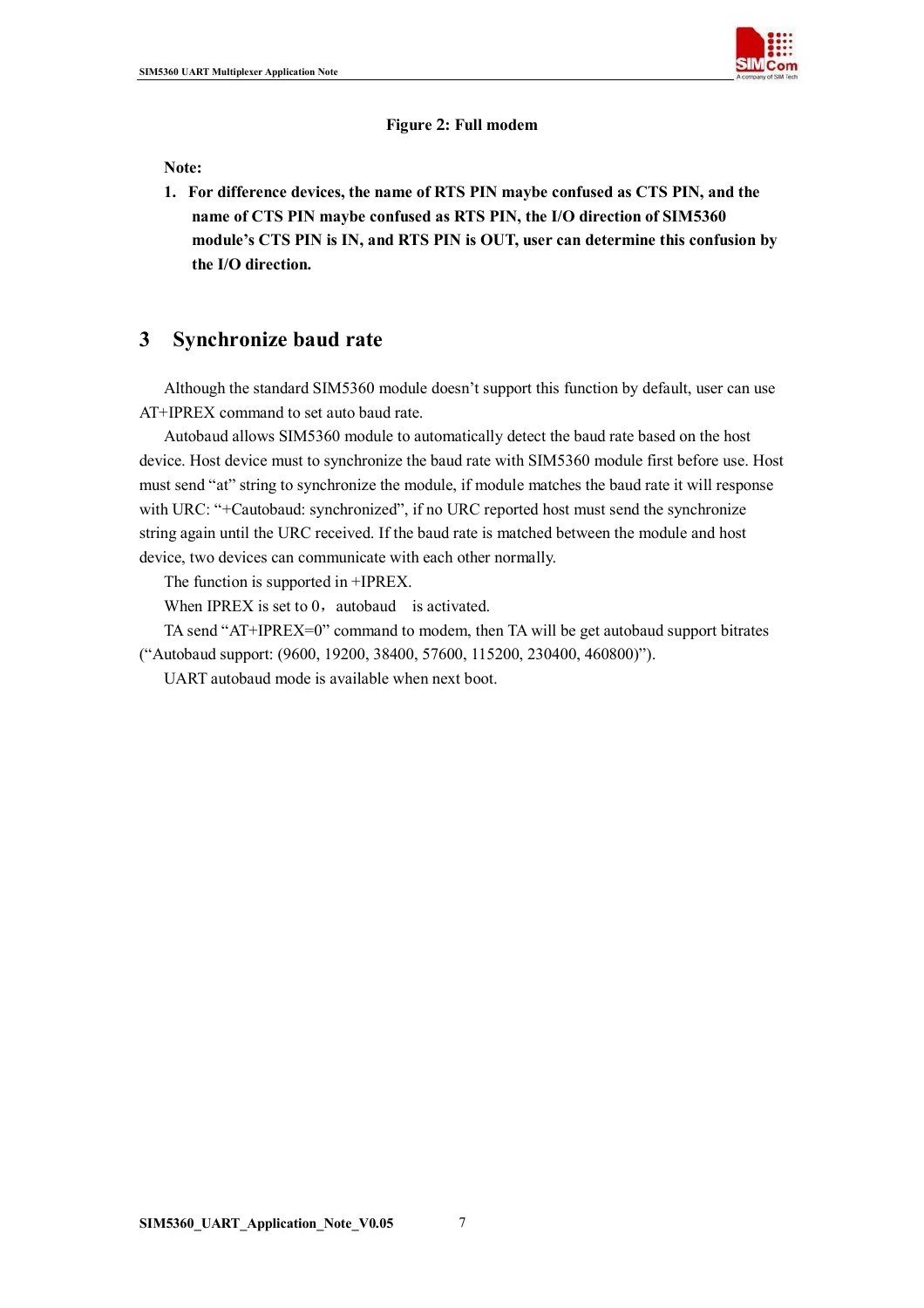



Baud rate synchronization chart

#### **4 Flow Control**

Flow control is very important during the transmission (large data) between the module (DCE) and the terminal device (DTE). When the receiving buffer reaches its capacity, the receiving device should be capable of pause the sending device until it overflows. SIM5360 modules are designed as no flow control by default, but use can enable this function by AT command.

#### **4.1 Hardware flow control (RTS/CTS)**

Hardware flow control achieves the data flow control by controlling the RTS/CTS line which follows the RS232 standard. The command "AT+IFC=2, 2" can be used to enable hardware flow control, these setting are stored automatically.

To achieve hardware flow control, ensure that the RTS/CTS lines are present on user's application platform.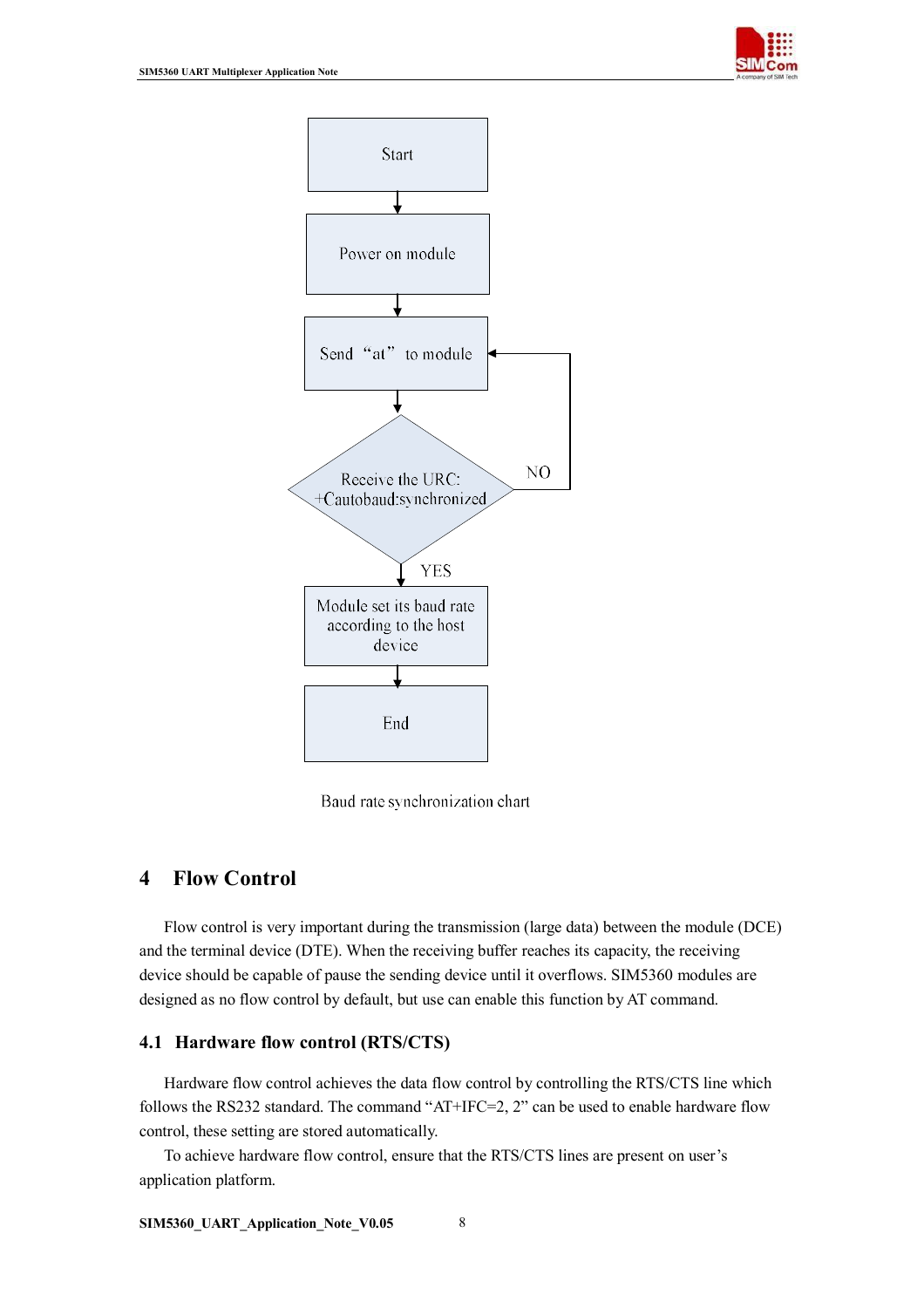

#### **5 Control Signals**

#### **5.1 CTS**

When this pin is in hardware flow control mode, this signal is asserted (low level) to prepare the module (DCE) for accepting transmitted data from the DTE device.

DCE stop transmitting data if CTS PIN is high level, transmission begins or continues if CTS is low level, if CTS goes high in the middle of character transmission, the module (DCE) waits for a completed transmission before stop transmitting data.

This PIN is in GPIO mode by default, user can switch to flow control mode by "AT+IFC=2,2" command.

#### **5.2 RTS**

When this pin is in hardware flow control mode, this signal is asserted by the module (DCE) to inform the DTE device that transmission may begin.

The RTS PIN output high level when the RX FIFO (512 Bytes) level of the module (DCE) is the same or greater than 64, when the Rx FIFO level falls below 64 the RTS PIN output low level.

This PIN is in GPIO mode by default, user can switch to flow control mode by "AT+IFC=2,2" command.

#### **5.3 DCD**

AT command AT&C can be used to set DCD function mode. When set "AT&C0", DCD line is always ON (low). When set "AT&C1", DCD line is ON (low) only in the presence of data carrier.

#### **5.4 DTR**

The PIN default in GPIO mode, and support sleep/wakeup mode, AT command AT+CSCLK can be used to switch GPIO and sleep/wakeup mode. If DTR in Sleep mode, module will be in sleep mode when it not have any work.

AT+CSCLK=0 set to GPIO mode

AT+CSCLK=1 set to Sleep/Wakeup mode

*Note:*

*If module coming call when in sleep mode, it will be wakeup and send URC to host, module will be auto sleep when URC send complete and DTR is high then sleep time (AT+CUARTWD use to set the sleep time).*

*Anytime host want send data to module, it must be pull down DTR then 20ms.*

#### **5.5 RI**

This PIN is in WAKEUP\_HOST mode by default, user can switch to UART RI PIN (EVENT indicator) mode by "AT+CGFUNC=17,1" command, more details please refer to "SIM5360\_GPIO\_Application\_Note" and"SIM5360\_Sleep\_Mode\_Application\_Note" documents.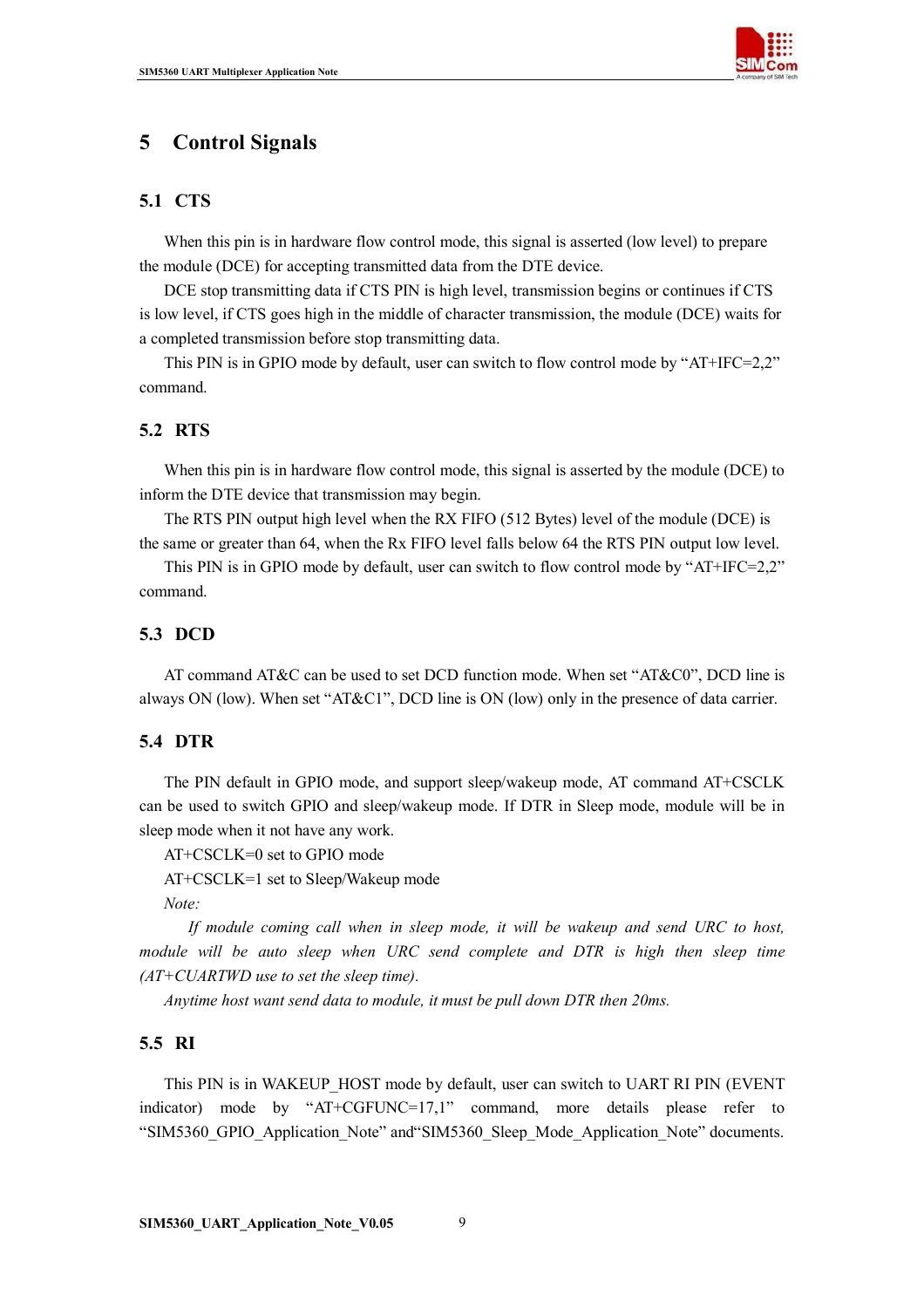

#### Table 3: RI Respond

| <b>State</b>    | <b>RI</b> respond                                                                                                                                                                           |
|-----------------|---------------------------------------------------------------------------------------------------------------------------------------------------------------------------------------------|
| Standby         | <b>HIGH</b>                                                                                                                                                                                 |
| Voice/Data call | Change to LOW, then:<br>(1) Change to HIGH when call is established.<br>(2) Use AT command ATH, the RI PIN is changed to HIGH.<br>(3) Sender hangs up, change to HIGH.<br>(4) SMS received. |
| <b>SMS</b>      | When receiving SMS, the RI PIN will be changed to LOW level for<br>about 120 ms, and then it is changed to HIGH level.                                                                      |
| <b>URC</b>      | URCs trigger 60ms LOW level on RI, this function can be<br>enable/disable by "AT+CFGRI" command.                                                                                            |

### **6 Second serial interface(at port)**

The second serial interface is designed as an auxiliary interface for applications which need multiple parallel access to the module.



#### **6.1 Feature**

- . No RTS, CTS, DTR, DCD, RI pins.
- . No autobaud.
- . No Flow control
- . baudrate setting support
- . No CMUX

#### **6.2 Application**

Second UART pins and SPI pins is multiplexed, so if enable SPI function, then uart2 function will be disable, and enable uart2 will be disable SPI function.

AT+CGFUNC=21,1 enable UART2 disable SPI

AT+CGFUNC =21,0 disable UART2 ,it will be auto switch to SPI function

• Change second serial baudrate

If Second-serial can run AT command, host can use "AT+IPR" to change baudrate on this port.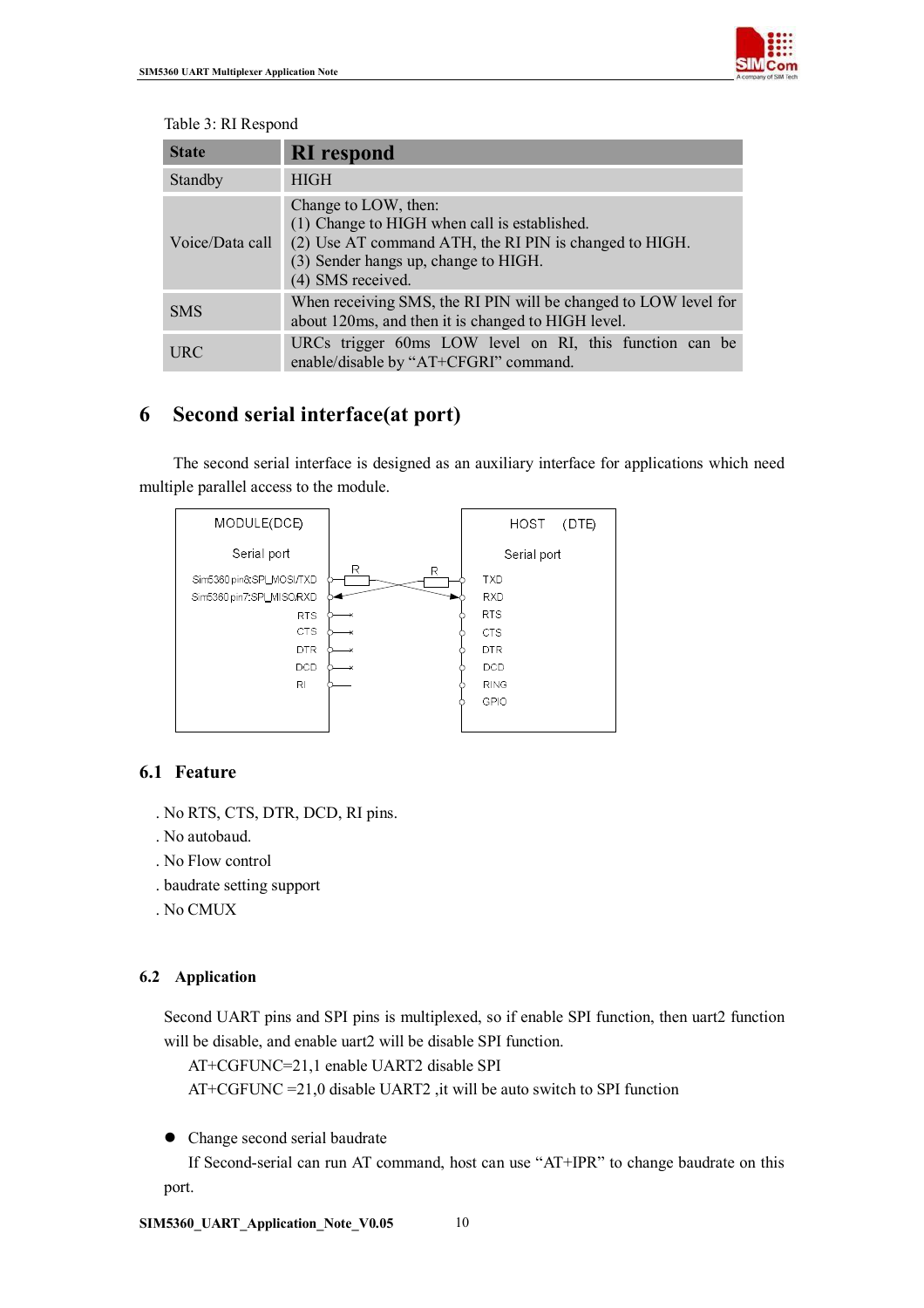

If Second-serial cannot run AT command and the port configuration is AT mode, host can use "AT+IPR2" to change baudrate on the other AT port.

# **Appendix**

#### **A Related Documents**

| <b>SN</b> | Document name                           | Remark                       |
|-----------|-----------------------------------------|------------------------------|
|           | SIM5360 GPIO Application Note V0.03.doc | <b>GPIO Application Note</b> |

#### **B Terms and Abbreviations**

| <b>Abbreviation</b> | <b>Description</b>                          |
|---------------------|---------------------------------------------|
| <b>UART</b>         | Universal Asynchronous Receiver/Transmitter |
| <b>URC</b>          | Unsolicited Result Code                     |
| <b>DTE</b>          | Data Terminal Equipment                     |
| <b>DCE</b>          | Data Communication Equipment                |